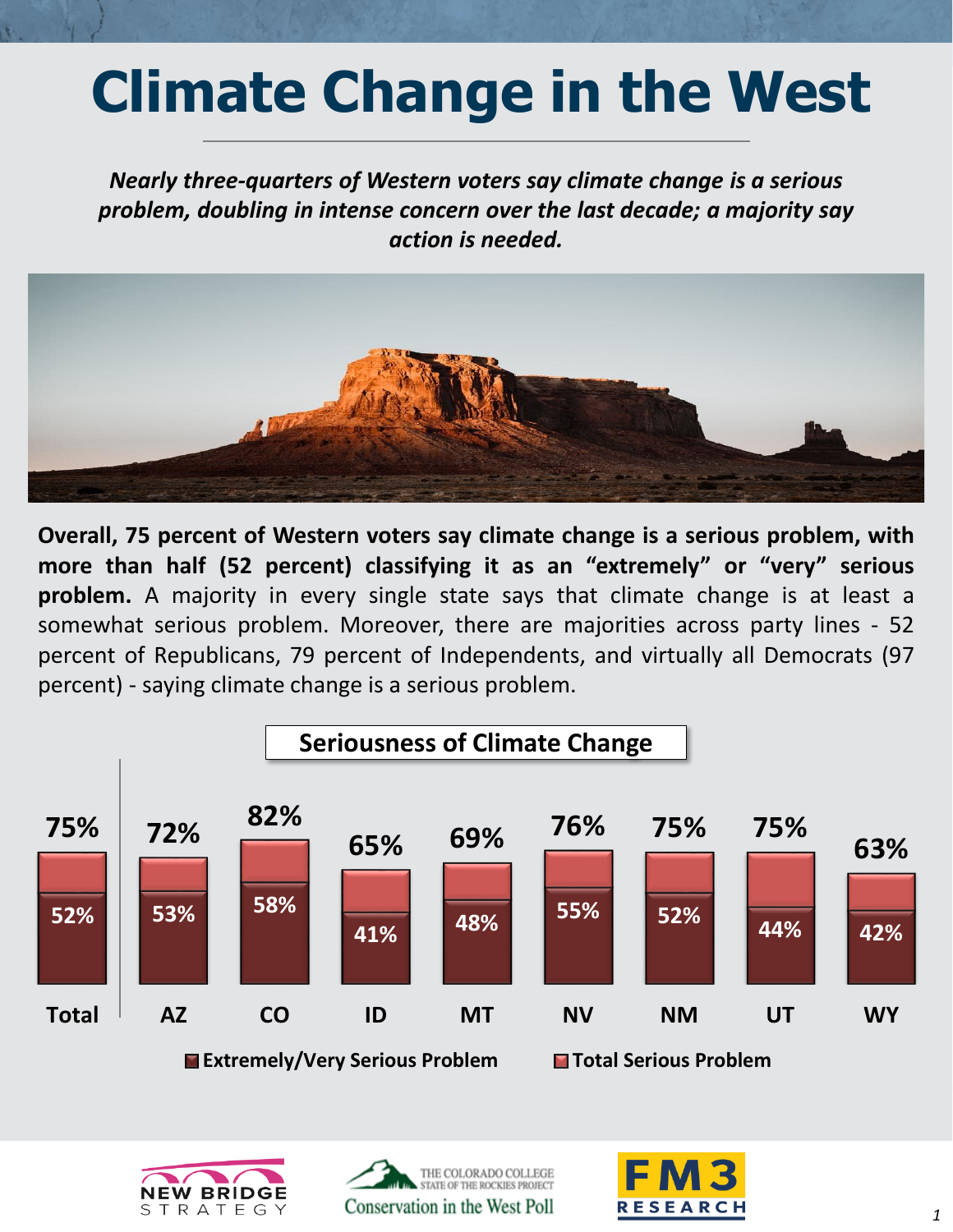**The number of Westerners who see climate change as an extremely or very serious problem affecting their state has virtually doubled in the past decade.** A comparison of the five states that were interviewed in both 2011 and 2022 (CO, MT, NM, UT, & WY) reveals that almost twice as many voters see climate change as an extremely or very serious problem today (52 percent) than did in 2011 (27 percent). There has been a 22-point increase in those seeing it as at least a somewhat serious problem in that time (77 percent today, up from 55 percent in 2011 in these states).

**Most Western voters believe climate change requires action now.** Almost two-thirds of Westerners (65 percent) say that "climate change has been established as a serious problem, and immediate action is necessary" or "there is enough evidence that climate change is taking place that some action should be taken." A decade ago, a minority of Western voters (48 percent) said the same.

|                                                                                                     | 2011 | 2020 | 2022 |
|-----------------------------------------------------------------------------------------------------|------|------|------|
| Climate change has been established as a serious problem, and<br>immediate action is necessary.     | 24%  | 40%  | 44%  |
| There is enough evidence that climate change is taking place that<br>some action should be taken.   | 24%  | 19%  | 21%  |
| We don't know enough about climate change, and more research is<br>necessary before we take action. | 19%  | 15%  | 13%  |
| Concern about climate change has been greatly exaggerated.                                          | 32%  | 25%  | 21%  |

This majority desire to take action on climate change is expressed across all Western states. Strikingly, the youngest voters under age 35 are the most likely to say action needs to be taken (73 percent, compared to 65 percent overall).







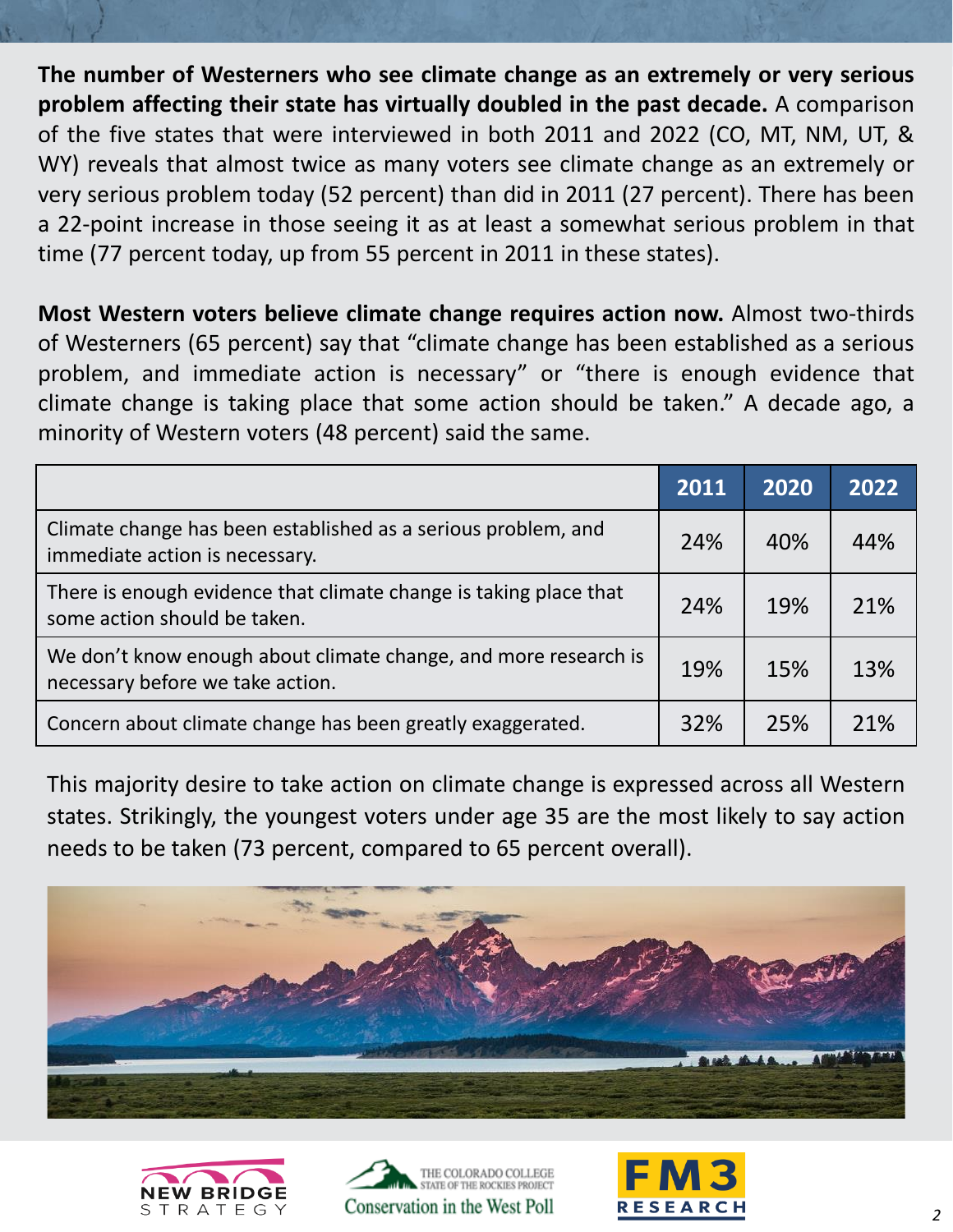**Nearly one-in-four Westerners (24 percent) have changed where they recreate outdoors due to "changes in the climate, such as fires or less snow or water."** A significant number of voters in these states say the impacts of climate change are affecting their outdoor pursuits. This number is even higher among young voters (37 percent), which is one of the most likely groups to engage in outdoor recreation. Montanans and Coloradans are also more likely to say they have changed their outdoor recreation habits due to the impacts of climate change (33 percent and 31 percent, respectively).

**Concern about climate change also bears a strong relationship to general concerns about the future of nature**. Westerners are more than twice as likely to say they are "worried" (69 percent) about "the future of nature, meaning our land, water, air and wildlife" than say they are hopeful (28 percent). Moreover, concern about the future of nature has increased eight points since 2021 (61 percent worried), and a majority in every state interviewed expresses this worry. Those who say climate change is an extremely or very serious problem are far more pessimistic about the future of nature (11 percent hopeful; 88 percent worried) than the approximately one-in-four Westerners who do not believe climate change is a problem (56 percent hopeful; 40 percent worried).

Younger Westerners – who tend to be the subgroup most apt to say climate change is a serious problem facing their state (83 percent) – also tend to be more pessimistic about the future of nature, although a majority of all ages express concern.